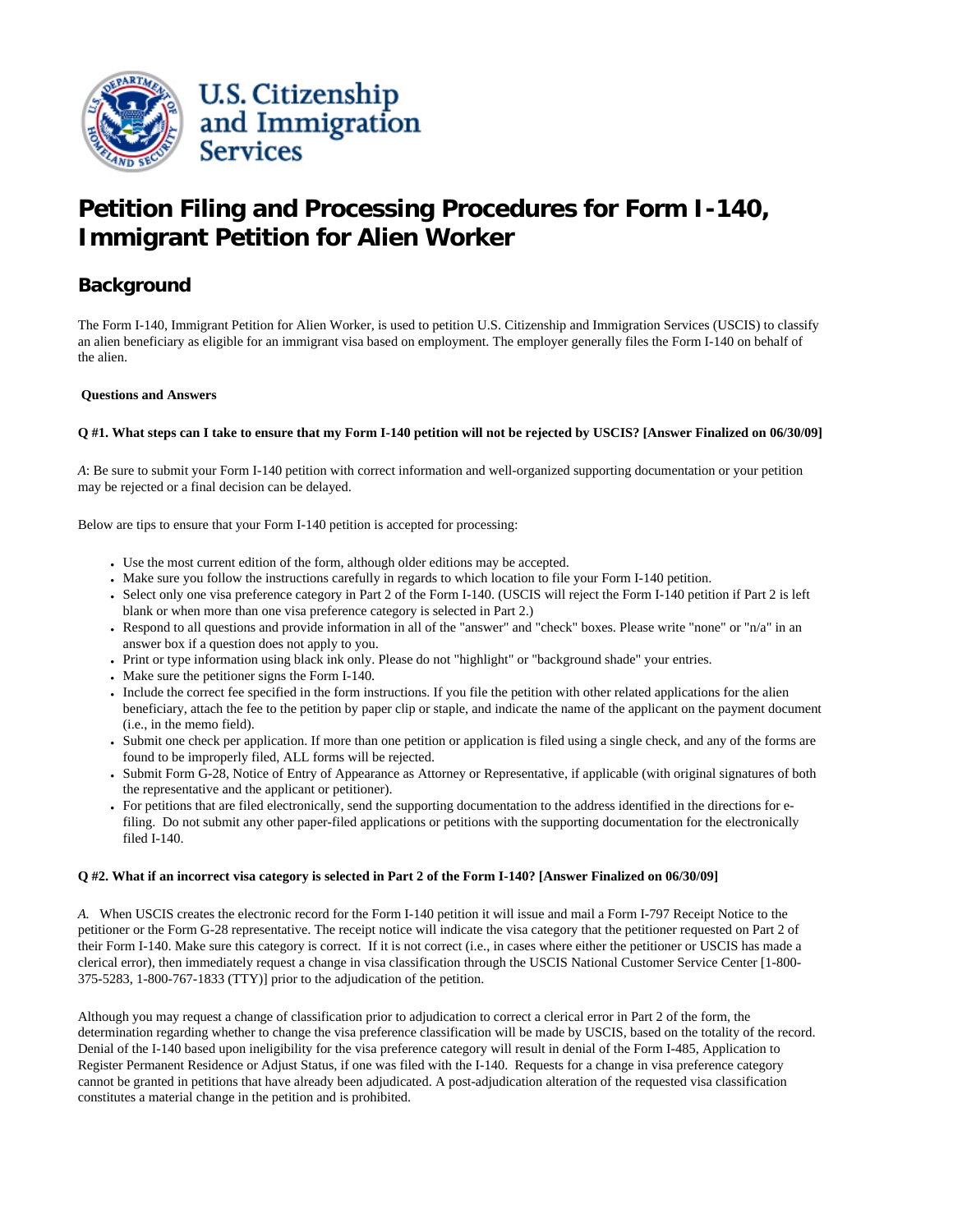### **Q #3. What if the petitioner wants to request consideration of multiple visa categories on behalf of an alien beneficiary? [Answer Finalized on 06/30/09]**

*A.* If you want to classify the alien beneficiary under multiple visa preference categories, file a separate Form I-140 petition, with the required fee and supporting documentation for each requested visa category.

# **Q #4. What special steps should be taken to file a Form I-140 petition that requires a DOL-approved labor certification? [Answer Finalized on 06/30/09]**

A. USCIS reviews Form I-140 petition filings in visa categories that require DOL-approved labor certification to verify that the petition is supported by a valid labor certification. In order to be valid at the time of filing of the Form I-140 petition, the labor certification must be submitted with the Form I-140 during the 180-day validity period annotated at the bottom of every page of the labor certification by DOL. Petitions that are not supported by a valid labor certification will be rejected.

Below are tips to help ensure that your Form I-140 petition that requires a DOL-approved labor certification is accepted for processing:

- Package your Form I-140 with the Form G-28, if any, on top, followed by the form itself. Place the original labor certification directly under the I-140 petition, followed by the other supporting documentation.
- In instances where the ending date of the labor certification's validity period expires on a Saturday, Sunday or legal holiday, petitions will be accepted with the labor certification on the next business day. Petitions filed with expired labor certifications filed after the next business day will be rejected.
- DOL-approved labor certifications that are filed electronically with DOL must be signed by the employer, the agent/ representative, and the alien beneficiary prior to submission with the I-140 petition. Form I-140 petitions will be rejected if filed with unsigned labor certifications. If an I-140 is inadvertently accepted with an unsigned labor certification, the petitioner will be issued a Request for Information (RFE) requesting the required signatures.
- Place a brightly colored piece of paper directly under the Form I-140 petition requesting in large bold font a duplicate labor certification if you need one.
- If the petition that is being filed is an amended petition and the original labor certification has already been submitted with another Form I-140 petition, place a brightly colored piece of paper directly under the petition that indicates in large bold font that the petition is an amended petition and that the labor certification has already been submitted. Also provide the receipt number of the previously filed petition, if available.

#### **Q #5. When filing my Form I-140, how should I organize the evidence with the petition? [Answer Finalized on 06/30/09]**

*A.* The various categories of evidence provided in support of the petition should be grouped according to the area of eligibility that the category of evidence is seeking to establish.

Follow the tips below for how to organize your evidence:

- Provide all required documentation and evidence with the petition when filed. Form I-140 petitions may be denied without issuing a request for evidence in the instances where the required evidence described in the instructions and regulations are not initially provided.
- If providing photocopies of documents, please provide clear legible copies. (Note: Original DOL-approved labor certifications, signed by the petitioner, alien and representative, if any, must be submitted if they are required by the visa category.)
- All foreign language documents must be submitted with a corresponding English translation. The English translation must be certified by a translator who is competent to translate and must verify in writing that "the translation is true and accurate to the best of the translator's abilities." It is helpful if the English translation is stapled to the foreign language document.
- If the alien beneficiary may be entitled to an earlier priority date based on a previously approved Form I-140 petition, please provide a statement to that affect, along with a copy of the Form I-797 approval notice for the previous petition. (See 8 C.F.R. 204.5(e))
- If documenting the alien's publications or citations of the alien beneficiary's work, please highlight the alien's name in the relevant articles. It is not necessary to send the full copy of a dissertation, thesis, or research paper written by the alien beneficiary, or one in which the alien beneficiary's work has been cited. Include the title page and the portion(s) that cite the alien's work and the "works cited" or bibliography.
- Tab and label the evidentiary exhibits at the bottom of the first page of each exhibit, and provide a list of the evidentiary exhibits and the eligibility criteria that each exhibit is submitted to establish for petitions supported by a substantial amount of documentation. An exhibit that is being provided to meet multiple eligibility criteria should be so identified in the exhibit list.

In the case of:

### **E11, Alien of Extraordinary Ability petitions (Form I-140, Part 2. option a.)**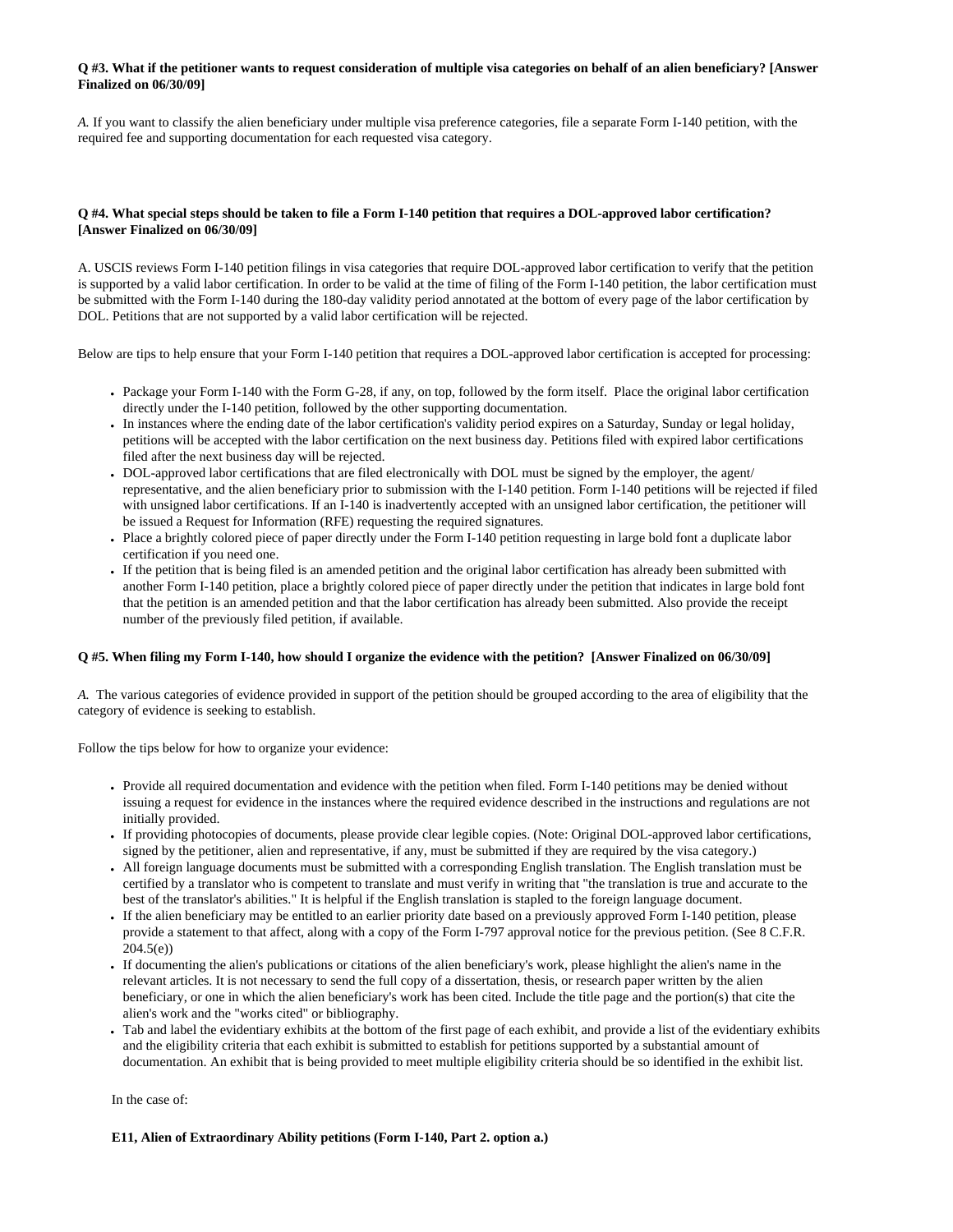- Identify which of the ten regulatory criteria the alien is attempting to satisfy and the relevant evidence for each individual criterion.
- Provide a statement and evidence that the alien beneficiary is coming to the U.S. to continue to be employed in his/her area of sustained national or international acclaim. (See 8 C.F.R. 204.5(h).)

# **E12, Outstanding Professor or Researcher petitions (Form I-140, Part 2. option b.)**

- Identify which of the six regulatory criteria the alien is attempting to satisfy and the relevant evidence for each individual criterion.
- Provide evidence that the alien has at least three years of experience in teaching and/or research in the academic field.
- Submit a copy of the petitioner's actual job offer issued to the alien beneficiary. This letter or contract must set forth the title, terms and conditions of the position offered.
- Send documentation as outlined above for each position if the beneficiary has changed positions since s/he was initially hired. (See 8 C.F.R. 204.5(i).)

# **E13, Multinational Executive or Manager (Form I-140, Part 2. option c.)**

- Provide evidence and a cover letter that describes the name of the foreign employer, the position offered in the U.S., the position held abroad and the years of employment as well as the date the beneficiary transferred to the U.S. State the claimed relationship between the foreign employer and the U.S. petitioner, i.e. affiliates, subsidiary, joint venture etc.
- Provide evidence that the U.S. employer has been doing business for at least one year prior to the filing of the petition. (See 8 C. F.R. 204.5(j).)

# **E21, Alien of Exceptional Ability (Form I-140, Part 2. option d. or i.)**

- Identify which of the six regulatory criteria the alien is attempting to satisfy and the relevant evidence for each individual criterion.
- Provide evidence that the alien beneficiary meets the minimum education and experience requirements specified in the supporting labor certification if filing under Form I-140 Part 2. option d. (See 8 C.F.R. 204.5(k)(3).)

# **E21, Member of the Professions Holding an Advance Degree or an Alien of Exceptional Ability, requesting a National Interest Waiver (Form I-140, Part 2. option i.)**

- $\bullet$  Identify how the alien qualifies for classification as a member of the professions with an advanced degree (e.g. the alien holds an advanced degree, the alien holds a Bachelor's degree in addition to five years of progressive experience, or the alien qualifies as an alien of exceptional ability).
- Identify each of the three criteria (e.g. intrinsic merit, national scope, and national interest) that must be satisfied and provide the evidence needed to satisfy each criteria. (See 8 C.F.R. 204.5(k) and Matter of New York State Department of Transportation (NYSDOT), 22 I&N Dec. 3363, Int. Dec. 3363 (Act. Assoc. Comm. 1998).

#### **Q #6. How can a petitioner request the withdrawal of a Form I-140 petition? [Answer Finalized on 06/30/09]**

*A.* The petitioner or the Form G-28 representative may send a letter requesting to withdraw the I-140 petition to USCIS (See Question #10 regarding the submission of a petition withdrawal request).

Withdrawal requests should include:

- A statement indicating that the Form I-140 petitioner wishes to withdraw the petition;
- The Form I-140 petition receipt number;
- The name, address and phone number of the petitioner;
- The name of the alien beneficiary;
- The alien registration number of the alien beneficiary, if known;
- The petitioner's signature or the Form G-28 representative.

# **Q #7. Who is eligible to submit a request to change employers under INA 204(j), which is commonly known as "porting" under INA 204(j)? [Answer Finalized on 12/14/09]**

*A.* An alien beneficiary of a pending or approved Form I-140 petition whose application for adjustment of status (Form I-485) has been filed and remains un-adjudicated for 180 days or more and who seeks to change jobs to a new job that is the same or similar occupational classification may submit a request to "port" under AC21.

Note: Determinations of eligibility for INA §204(j) portability are made within the adjudication of Form I-485 applications and not the adjudication of Form I-140 petitions.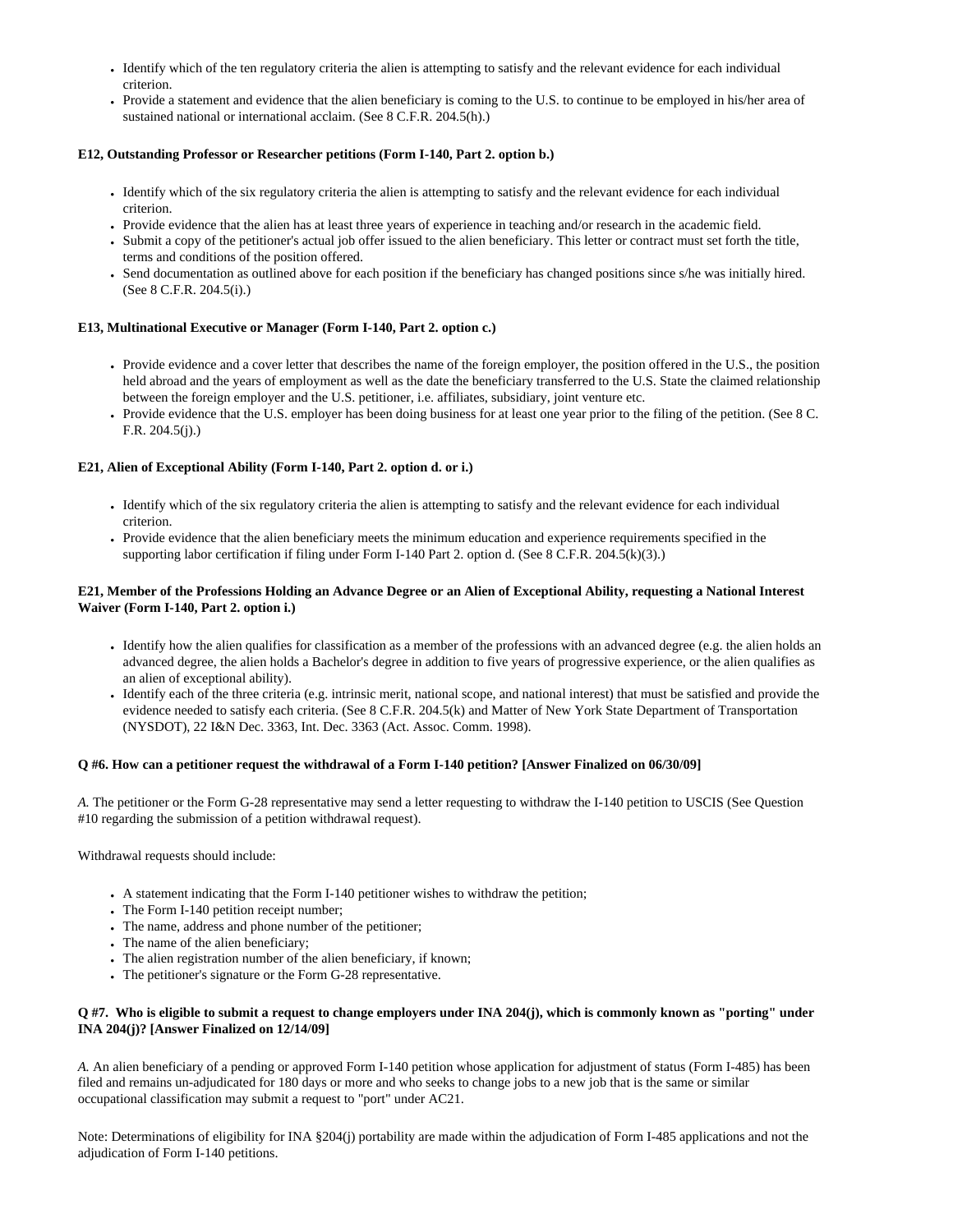#### **Q #8. How can an alien beneficiary submit a request to change employers under INA 204(j)? [Answer Finalized on 12/14/09]**

*A.* An alien beneficiary may supplement the Form I-485 record of proceeding with documentation relating to the new job offer that forms the basis of the INA §204(j) portability request. The alien beneficiary or the Form G-28 representative for the Form I-485 application must send a letter from the new intended permanent employer specifying the job title and duties of the offered position, the minimum educational or training requirements, the date the alien beneficiary began (or will begin) employment and the offered salary or wage. The letter must be issued and signed by the appropriate authority within the new employer's organization who is authorized to make or confirm an offer of permanent employment. In addition, a copy of the Form I-140 approval notice or receipt notice and a copy of the Form I-485 receipt notice should be provided to locate the alien's beneficiary's case file and to confirm that the application has been pending for at least 180 days.

### **Q #9. May an alien beneficiary request to "port" to a different employer or job under INA 204(j) if his or her Form I-140 petition is still pending? [Answer Finalized on 12/14/09]**

*A.* Yes, an alien beneficiary may request to change employers under INA 204(j) while the Form I-140 petition is pending, as long as his or her Form I-485 adjustment application has been pending for at least 180 days. However, in order for the Form I-140 petition to "remain valid" for INA §204(j) purposes, it must be determined that the petition was "valid" when filed, i.e., that the I-140 petition was filed on behalf of an alien who was entitled to the employment-based classification and that the petition contained a valid job offer at the time that the petition was filed. Therefore, the petition must be approved prior to a favorable determination regarding a portability request made under INA §204(j).

Guidance on the adjudication of requests to change employers (or jobs) under INA §204(j) was published in USCIS's December 27, 2005 memorandum entitled, *Interim guidance for processing I-140 employment-based immigrant petitions and I-485 and H-1B petitions affected by the American Competitiveness in the Twenty-First Century Act of 2000 (AC21) (Public Law 106-313)*. This memo specifically dealt with how USCIS processes unapproved I-140 petitions that were concurrently filed with I-485 applications in the portability context. If evidence is submitted to USCIS that an alien seeks to adjust on the basis of a new job offer under INA 204(j), then, the adjudicator will first determine if the alien is the beneficiary of an approved I-140 petition. If he or she is not, the adjudicator will proceed to determine whether the unapproved, pending I-140 was *approvable when filed* (this may involve issuance of an RFE if the I-140 cannot be approved without further evidence of its merits). Then, only if the I-140 can be approved, the adjudicator will adjudicate the adjustment of status application and also determine if the new position is the same or similar for I-140 portability purposes.

### **Q #10. Where do I mail Form I-140 petition withdrawal requests and AC21 106(c) portability requests? [Answer Finalized on 06/30/09]**

*A.* The Texas Service Center (TSC) and the Nebraska Service Center (NSC) have established a dedicated U.S. Post Office Box for the submission of:

- Form I-140 petition withdrawal requests, and;
- AC21 106(c) portability requests.

●

The use of the Post Office Box addresses is limited to the submission of Form I-140 petition withdrawal requests and AC21 portability requests. The submission of correspondence that is unrelated to this will be sent to the Service Center's General Correspondence Unit.

| If the Submission is            | For a                                                                                          | Then the Submission should be Mailed to                                          |  |
|---------------------------------|------------------------------------------------------------------------------------------------|----------------------------------------------------------------------------------|--|
| A Form I-140 Withdrawal Request | Form I-140 Petition that is pending or was<br>approved at the TSC                              | <b>IUSCIS Texas Service Center</b><br>PO Box 851745                              |  |
|                                 | Form I-140 Petition that was approved at the<br>Vermont Service Center (VSC)                   | Mesquite, TX 75185                                                               |  |
|                                 | An AC21 106(c) Portability Request Form I-485 Application that is pending at the<br>TSC        |                                                                                  |  |
| A Form I-140 Withdrawal Request | Form I-140 Petition that is pending or was<br>approved at the NSC                              | <b>USCIS Nebraska Service Center</b><br>P.O. Box 87105<br>Lincoln, NE 68501-7105 |  |
|                                 | Form I-140 Petition that was approved at the<br>California Service Center                      |                                                                                  |  |
|                                 | An AC21 106(c) Portability Request Form I-485 Application that is pending at the<br><b>NSC</b> |                                                                                  |  |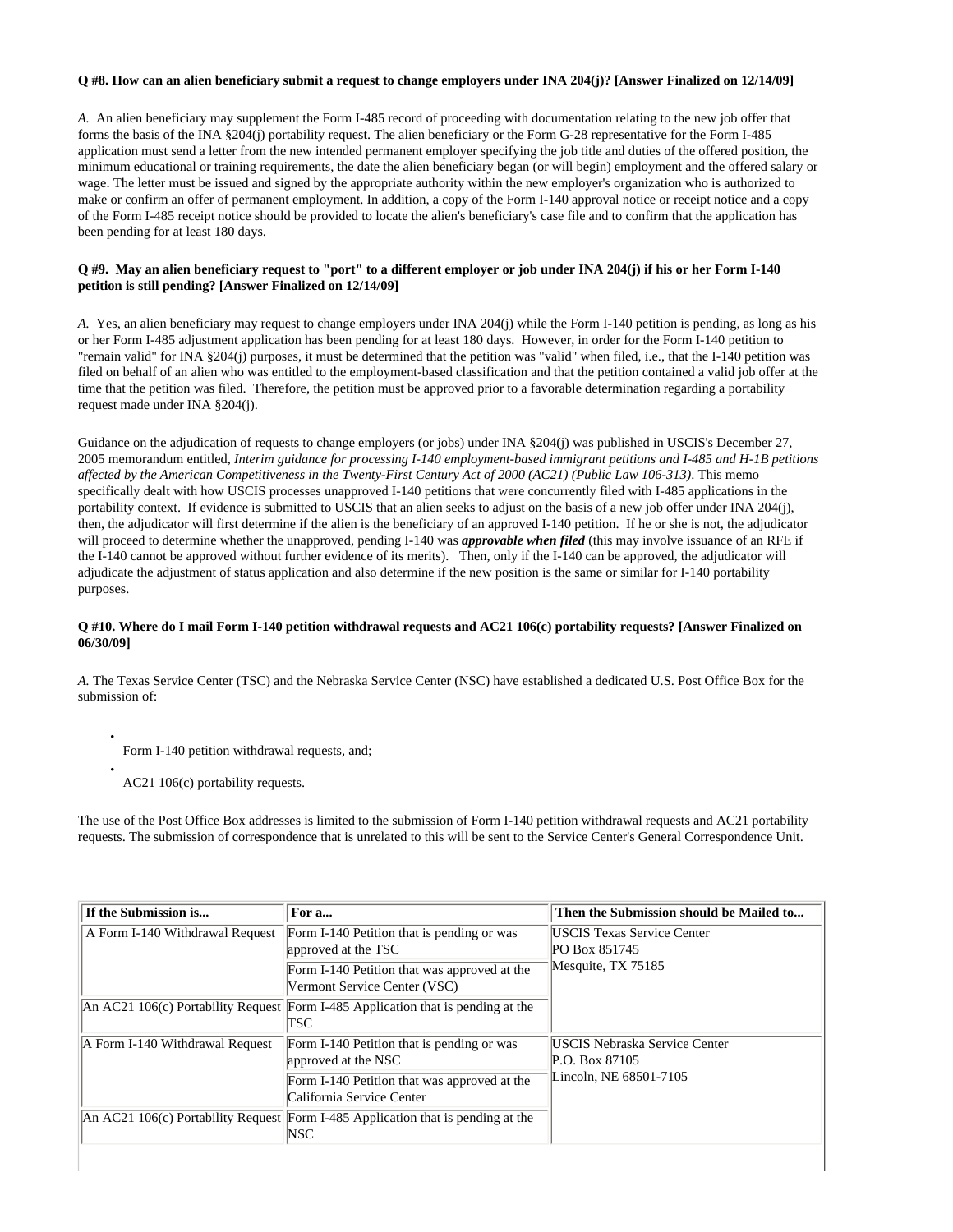#### **Q #11. How can a successor employer establish a successor-in-interest (SII) relationship with a predecessor employer in order to use that employer's approved labor certification when filing an I-140 petition on behalf of the alien beneficiary named on the labor certification? [Answer Finalized on 12/14/09]**

*A.* On August 6, 2009, USCIS issued a memorandum, entitled "*Successor-in-Interest Determinations in Adjudication of Form I-140 Petitions; Adjudicators Field Manual ("AFM") Update to Chapter 22.2(b)(5)"* which amended the Adjudicator's Field Manual guidance on factors for making successor-in-interest (SII) determinations in the adjudication of Form I-140, Immigrant Petition for Alien Worker. This memorandum also superseded all previously issued policy guidance on SII relationship determinations for Form I-140 purposes. This updated guidance is intended to allow flexibility in the adjudication of I-140 petitions that present novel, yet substantiated and legitimate SII scenarios.

Per the memo, the following factors noted below will determine whether a valid SII exists:

 *Three Successor-In-Interest Factors*

1.

The job opportunity offered by the successor must be the same as the job opportunity originally offered on the labor certification; 2.

The successor bears the burden of proof to establish eligibility in all respects, including the provision of required evidence from the predecessor entity, such as evidence of the predecessor's ability to pay the proffered wage, as of the date of filing of the labor certification with DOL, and;

3.

For a valid successor-in-interest relationship to exist between the successor and the predecessor that filed the labor certification, the petitioner must fully describe and document the transfer and assumption of the ownership of the predecessor by the successor.

### **Question #12. To which I-140 visa classifications does the SII guidance apply? [Answer Finalized on 12/14/09]**

A. The SII guidance only applies to I-140 visa classifications that require a job offer, do not have classification-specific eligibility requirements for petitioners, and must be supported by a DOL-approved individual labor certification. Note: The SII guidance does not apply in cases where the Form I-140 petition is the basis for a portability claim under INA 204(j), as no new successor Form I-140 petition is required as part of the INA 204(j) determination.

The following table outlines which visa classifications that the SII guidance applies to.

| Class/Subcategory                                                                                           | Does SII | If Not, Why?                                                                                                                                                                                                                                                                                                                                                                |
|-------------------------------------------------------------------------------------------------------------|----------|-----------------------------------------------------------------------------------------------------------------------------------------------------------------------------------------------------------------------------------------------------------------------------------------------------------------------------------------------------------------------------|
|                                                                                                             | Guidance |                                                                                                                                                                                                                                                                                                                                                                             |
|                                                                                                             | Apply?   |                                                                                                                                                                                                                                                                                                                                                                             |
| E11, Alien of                                                                                               | No       | The E11 visa classification does not require a job offer.                                                                                                                                                                                                                                                                                                                   |
| <b>Extraordinary Ability</b>                                                                                |          |                                                                                                                                                                                                                                                                                                                                                                             |
| E12, Outstanding Professor No<br>lor Researcher                                                             |          | The E12 visa classification has classification-specific eligibility requirements for<br>petitioners, i.e. the petitioning employer must be shown to be an institution of higher<br>learning or a private research firm that employs at least 3 full-time researchers. [See<br>$\left[8 \text{ CFR } 204.5(i)\right]$ . Also, no individual labor certification is required. |
| E13, Multinational<br>Manager or Executive                                                                  | No       | The E13 visa classification has classification-specific eligibility requirements for<br>petitioners, i.e. the entity must be "multi-national, and have a qualifying relationship<br>with the foreign entity which employed the alien abroad. [See 8 CFR 204.5(j).] Also,<br>no individual labor certification is required.                                                  |
| E21, Advanced Degree<br>Alien or Alien of<br>Exceptional Ability, with<br>Individual Labor<br>Certification | Yes      | N/A                                                                                                                                                                                                                                                                                                                                                                         |
| $E21$ , NIW                                                                                                 | No       | The E21 - NIW visa classification does not require a job offer nor a labor certification.                                                                                                                                                                                                                                                                                   |